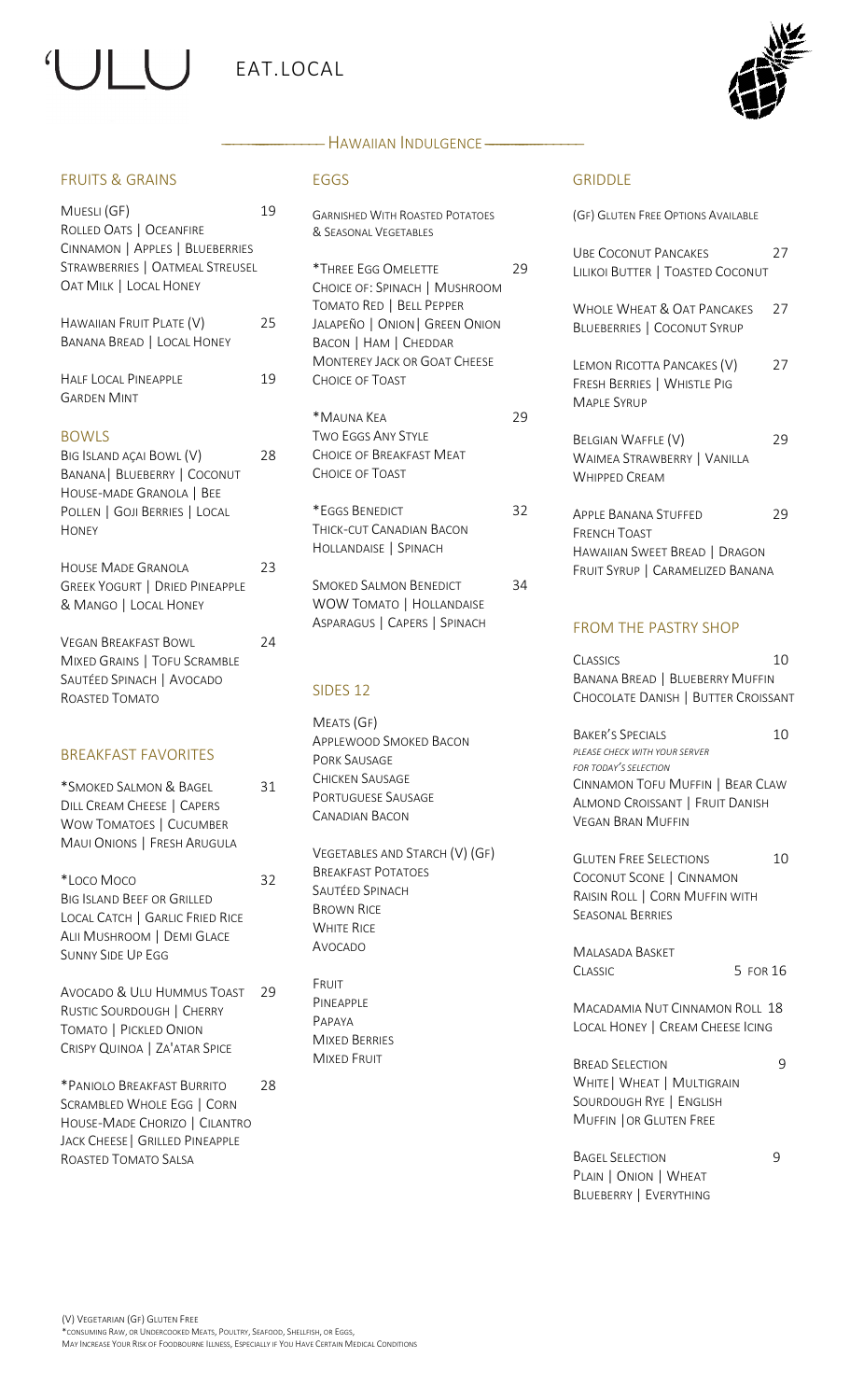



#### FRESHLY BREWED KONA COFFEE SMALL 14 | LARGE 18 REGULAR OR DECAFFEINATED

| <b>ESPRESSO COFFEE DRINKS</b>                                                                                       | SINGLE   DOUBLE |    |
|---------------------------------------------------------------------------------------------------------------------|-----------------|----|
| MAC NUT LATTE                                                                                                       | 12              | 14 |
| CAPPUCCINO                                                                                                          | 9               | 10 |
| Мосна                                                                                                               | 9               | 10 |
| LATTE                                                                                                               | 9               | 10 |
| <b>MACCHIATO</b>                                                                                                    | 8               | 9  |
| AMERICANO                                                                                                           | 8               | 9  |
| ESPRESSO                                                                                                            | 7               | 8  |
| SELECTION OF BLACK, GREEN OR HERBAL TEAS<br>ROYAL BREAKFAST   IMPERIAL EARL GRAY<br><b>IRON GODDESS   OR SOOTHE</b> |                 | 9  |
| WHOLE   SKIM   2%   ALMOND OR SOY MILK                                                                              |                 |    |
| <b>GHIRARDELLI HOT CHOCOLATE</b>                                                                                    |                 | 8  |

#### ISLAND SMOOTHIES 15

THE GREEN FLASH NON-FAT VANILLA YOGURT | PINEAPPLE SPINACH | FRESH MINT | CHIA SEED

HUALĀLAI SUNRISE NON-FAT VANILLA YOGURT | ORANGE JUICE | BANANA | STRAWBERRY | FLAX SEED | HONEY

AÇAI BLAST SOY MILK | AÇAI | BLUEBERRY RASPBERRY | BLACKBERRY | BANANA

HEALTH NUT SOY MILK | BANANA | MANGO BLUEBERRY | PEANUT BUTTER PROTEIN POWDER | FLAX SEED

#### JUICE AND MORE

| APPLE   CRANBERRY   TOMATO<br>OR V8 IUICE              |    |
|--------------------------------------------------------|----|
| FRESH ORANGE   GRAPEFRUIT<br>PINFAPPLE OR CARROT IUICE | 12 |
| <b>FRUIT OR VEGETABLE JUICE</b><br>OF THE DAY          | 14 |
| LOCAL KOMBUCHA                                         | 12 |
| MINERAL WATER SMALL 7   LARGE 12<br>SPARKLING OR STILL |    |

ICED TEA **GLASS 9 | PITCHER 18** LEMONGRASS GINGER GREEN TEA OR MANGO-PEACH BLACK ICED TEA

#### — DRINK LOCAL———

ULU MIMOSA 21 ORANGE | LILIKOˋI | GUAVA MANGO HIBISCUS FLOWER OR PASSION ORANGE GUAVA

MAGMA MARY 23 SPICY NINJA SAUCE MAUNA KEA MAGMA HOT SAUCE | BLACK GARLIC & CHILI SALT RIM

BIG ISLAND BLOODY MARY 21 BLACK HAWAIIAN SEA SALT & PUNA GOAT CHEESE STUFFED OLIVES

#### 100% KONA COFFEE FRENCH PRESS 18 RICH WITH VOLCANIC COMPLEXITY, KONA

COFFEE IS RECOGNIZED TO BE AMONGST THE BEST IN THE WORLD. ENJOY NOTES OF CACAO, TOFFEE & CARAMEL.

FEATURING LOCAL KONA COFFEE FARMERS: WATSON KABEI PURPLE CHERRY FARMS PARADISE FOUND KEˋEI MAUKA MAKAPUEO FARMS

#### **MATCHA**

| Matcha Latte                                                                                              |    |
|-----------------------------------------------------------------------------------------------------------|----|
| DOUBLE MATCHA SHOT                                                                                        |    |
| I avender Matcha I atte                                                                                   |    |
| Matcha Morning<br>ALMOND MILK   COCONUT CREAM<br>BANANA SPINACH CACAO NIB<br>& MATCHA TFA SMOOTHIF        | 15 |
| <b>MATCHA MERMAID</b><br>Local Mac Nut Syrup   Matcha<br>CINNAMON & OAT MILK - SHAKEN<br>with Mac Nut Rim | 15 |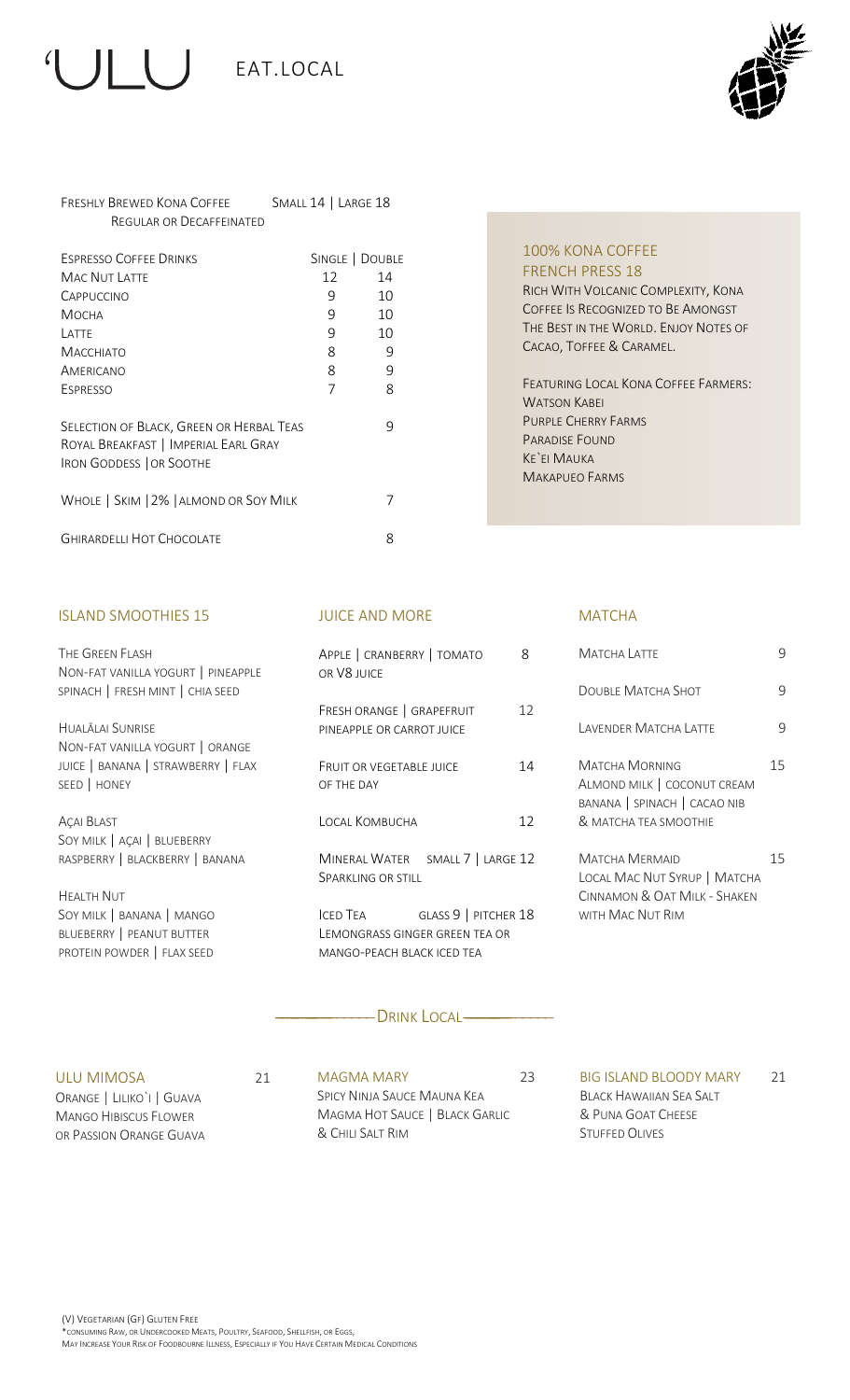# **EAT. LOCAL**



— BREAKFAST BUFFET — *INCLUDES COFFEE OR TEA*

ASSORTED PASTRIES | GF OPTION AVAILABLE UPON REQUEST ASSORTMENT OF SLICED CANTALOUPE | HONEYDEW | PINEAPPLE | LOCAL FRUIT BERRIES | STRAWBERRIES | BLACKBERRIES | BLUEBERRIES

\*SMOKED SALMON | SHAVED ONIONS| CAPERS | TOMATO | LEMON CREAM CHEESE | DILL CREAM CHEESE YOGURT PARFAITS | ROTATION OF MUESLI |COCONUT TAPIOCA

JUICE OF THE DAY | VEGGIE JUICE OF THE DAY

FRIED RICE | WHITE RICE | BREAKFAST POTATOES \*SCRAMBLED EGGS | EGG OF THE DAY PROTEIN OF THE DAY BACON | TURKEY BACON CHICKEN MANGO SAUSAGE | DAILY ROTATION OF PORTUGUESE AND PORK LINK SAUSAGE

> HOT MALASADAS GRIDDLE OF THE DAY

\*OMELET | CHOICE OF EGG WHITE OR REGULAR | MUSHROOM | SPINACH | RED BELL PEPPERS | ONIONS | GREEN ONION | BACON | HAM | JALAPEÑO | CHOICE OF CHEDDAR OR MONTEREY **JACK CHEESE** \*EGGS BENEDICT | CANADIAN BACON | SPINACH | POACHED EGG | HOLLANDAISE

> MISO SOUP | PICKLED VEGETABLES **OATMEAL**

> > ADULT \$47 | KEIKI \$20